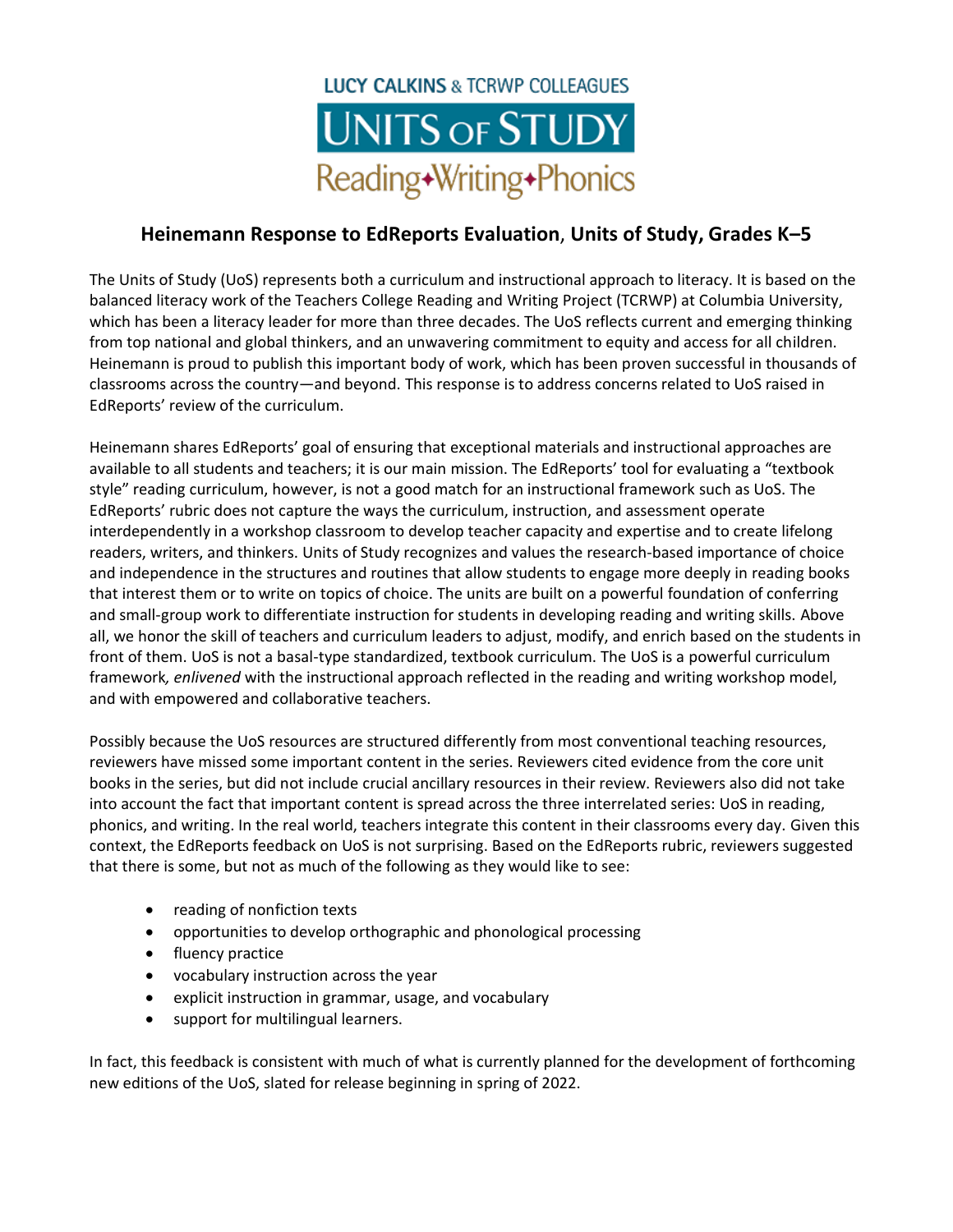Ahead of these new editions—as is standard practice for this ever-evolving curriculum—Heinemann and TCRWP continue to add new content to our Online Resources that reflects our ongoing innovation in reading, including additions to our phonics work. We are also working to develop resources to ensure that texts placed in front of students reflect the diversity of heritage, culture, and identities found in classrooms. We regularly publish these types of updates to our Online Resources based on evidence-based classroom practices and new lines of research-based thinking, adapting and innovating in real time, and ensuring educators have those ideas available ahead of publishing dates for new editions.

Visit the Heinemann website to review recent updates [\(www.unitsofstudy.com\)](http://www.unitsofstudy.com/), the [Research Base](https://www.unitsofstudy.com/research) underlying the UoS, and the independent [American Institutes for](https://drive.google.com/file/d/15VMhfJNP0pOI-LWXVG1CbHfWCBC-d65U/view) Research analysis, completed in January 2021, that demonstrates the measurable success of students taught using UoS and its accompanying instructional approach.

The following responses address a few examples of findings and Heinemann responses summarized from the K–5 EdReports evaluations: 

- **Finding #1** : UoS is not structured well to support teacher planning. The narrative that starts units is vague at times, expectations are unclear, and instruction does not draw students back to evidencebased reading and writing.
- **Response:** The UoS is a framework that gives educators and curriculum leaders a solid foundation from which to both differentiate and accelerate literacy learning, along with all the guidance and tools they need to do that work. Units are written in narrative form to develop teacher expertise and allow teachers to envision how a class may be structured. Teaching points are embedded and can be adjusted based on a teacher's assessment of collective and individual student needs. The delivery of the content uses the workshop instructional model and individual and small-group conferring to create high levels of engagement, opportunities for student choice, and personalized learning. The curriculum materials alone do not reflect the depth and breadth of the literacy work happening in the classroom. They are the foundation from which teachers make important instructional choices on how to move forward with a particular group of students, and build a rich, vibrant, and engaging learning community in the classroom.
- **Finding #2**: Anchor/Mentor texts and Suggested/Recommended reading do not have an accompanying text complexity analysis. Some texts are low-level or of moderate complexity or may not be grade-level appropriate or appropriate to task.
- **Response:** In the context of the Reading Workshop, anchor/mentor texts are used as teaching texts, however, in the EdReports review, these are the only texts reviewers looked at to consider whether students are reading enough at appropriate levels of complexity. The books recommended in UoS for explicit, direct instruction are most definitely not the only texts students read. In reading workshops students need to read—a lot. During independent reading, students apply their ever-growing repertoire of strategies and skills supported by the teacher in conferences and small groups. Student engagement, independence, and success are fostered because students choose and use texts they want to read within the genre of study, and therefore attend to skill development more closely. Teacher guidance ensures that students read a high volume of texts at appropriate levels of complexity. Rich TCRWP Classroom Libraries offer abundant, appropriately complex texts to engage all students.